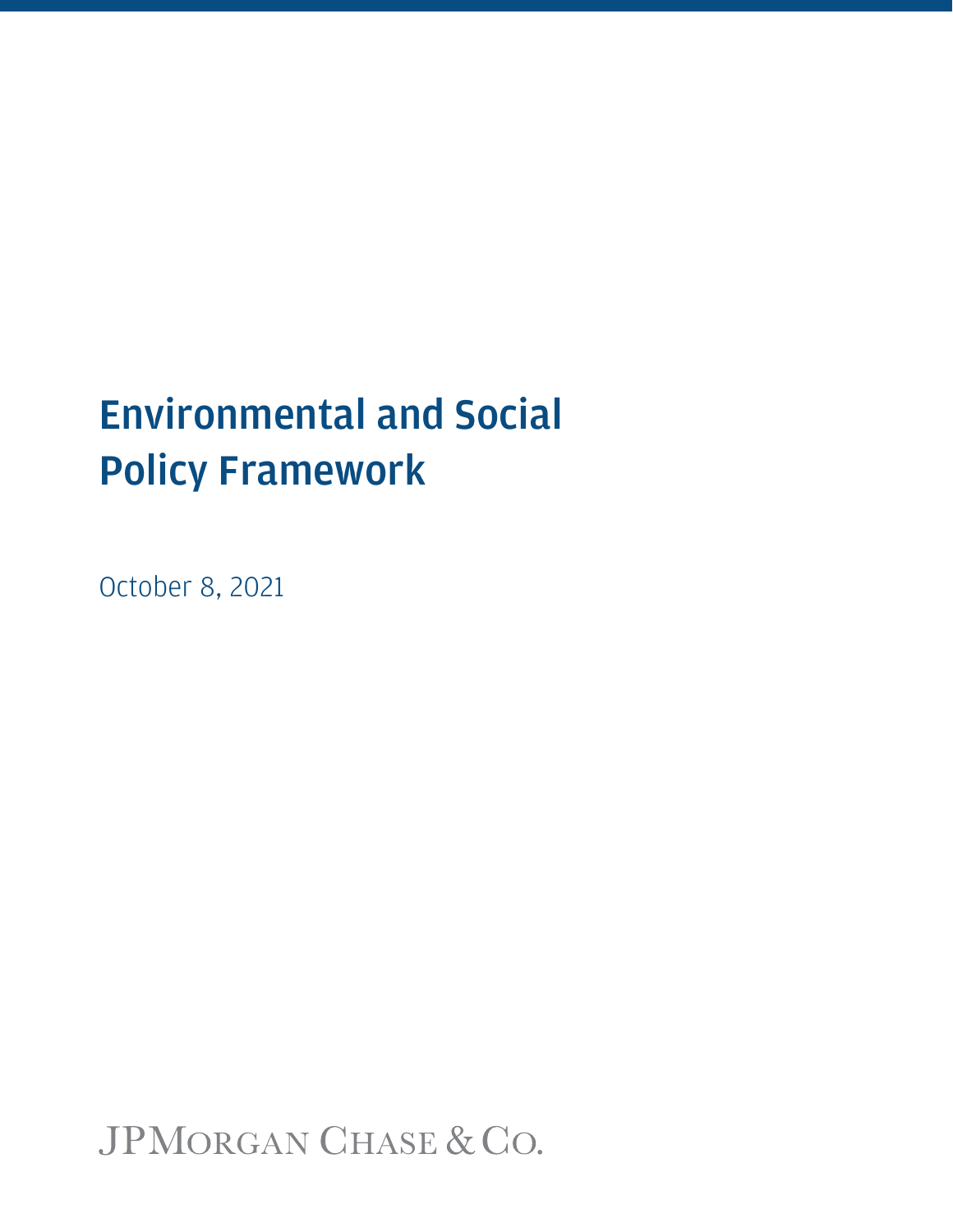## Contents

| I.  | Introduction                                                  | 3              |
|-----|---------------------------------------------------------------|----------------|
| II. | <b>Environmental and Social Risk Management</b>               | 3              |
|     | A. Our Approach to Risk Management                            | 3              |
|     | <b>B.</b> Principles                                          | 4              |
|     | C. Environmental and Social Risk Policy Scope                 | 4              |
|     | D. Prohibited Transactions                                    | 4              |
|     | <b>Transaction Reviews</b><br>Е.                              | 5              |
|     | <b>Environmental and Social Review (E&amp;S Review)</b><br>1. | 5              |
|     | 2. Sensitive Sectors and Activities Requiring Enhanced Review | 5              |
|     | 3. Escalation Process                                         | $\overline{7}$ |
|     | <b>III. Climate Change</b>                                    | 7              |
|     | A. Net Zero Banking Alliance                                  | 7              |
|     | B. Perspective on Climate Policy                              | 7              |
|     | C. Thought Leadership on Climate-Related Risks                | 8              |
|     | <b>IV. Forests and Biodiversity</b>                           | 8              |
|     | A. Transactions Pertaining to Forests and Enhanced Review     | 8              |
| V.  | <b>Human Rights</b>                                           | 9              |
|     | A. Indigenous Peoples                                         | 9              |
|     | B. Modern Slavery and Child Labor                             | 9              |

Information about J.P. Morgan s capabilities can be found at [jpmorgan.com](http://jpmorgan.com) and about Chase's capabilities at [chase.com](https://www.chase.com/). Information about JPMorgan Chase & Co. is available at [jpmorganchase.com.](https://www.jpmorganchase.com/)

""JPMorgan Chase," "J.P. Morgan," "Chase," the Octagon symbol and other words or symbols in this report that identify JPMorgan Chase services are service marks of JPMorgan Chase & Co. Other words or symbols in this report that identify other parties' goods or services may be trademarks or service marks of those other parties.

© 2021 JPMorgan Chase & Co. All rights reserved.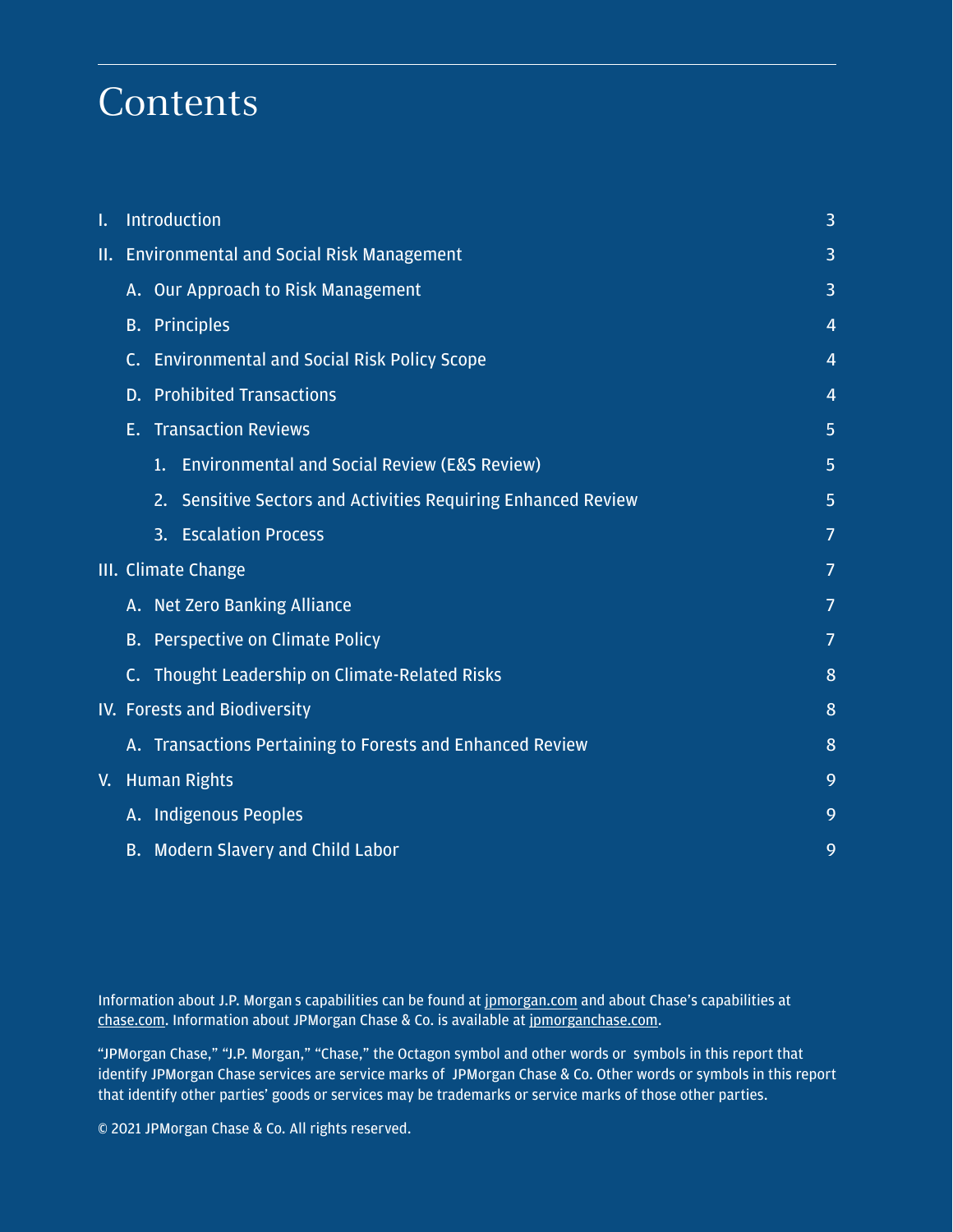# <span id="page-2-0"></span>I. Introduction

Today, the world is facing a number of signifcant environmental and social (E&S) challenges. Climate change, deforestation and habitat loss, water quality and availability, waste, and the impact of development on communities and, especially, indigenous peoples, are just some of the threats that create risks for society and businesses, if they are not appropriately addressed. As a global fnancial institution, JPMorgan Chase & Co. (together with its subsidiaries, JPMorgan Chase or we) recognizes that our business decisions have the potential to impact the environment and surrounding communities. This is why understanding our clients' approach to E&S issues is an important component of our risk management process. It helps us make more informed decisions, and in certain circumstances enables us to offer our clients information and guidance on good practices when they are seeking to access capital markets, provide disclosures to investors or improve sustainability practices. We believe our frm can play a valuable role to help our clients manage their E&S impacts.

JPMorgan Chase adopted its frst comprehensive Environmental and Social Risk Governance Policy (E&S Risk Policy) in 2005. That same year, we published our frst Environmental and Social Policy Framework (E&S Framework) to articulate the tenets of that policy and how the frm approaches E&S issues across our business. As our eforts have evolved, we have updated our E&S Framework to refect current practice, including our standards and processes. This document is just one of the ways that JPMorgan Chase communicates about our efforts on sustainability and environmental, social and governance (ESG) matters. We also publish an ESG Report annually and, in May 2019, we published a report on the frm's approach to managing climate-related risks and opportunities, guided by recommendations of the Task Force on Climate-related Financial Disclosures (TCFD). For purposes of the E&S Framework, we refer to legal entities that we do business with as clients. These reports, alongside other information, can be found on our website at [www.jpmorganchase/esg](https://www.jpmorganchase.com/corporate/About-JPMC/esg.htm).

## II. Environmental and Social Risk Management

## A. Our Approach to Risk Management

The firm's overall objective is to manage our businesses - and the associated risks - in a manner that balances serving the interests of our clients, customers and investors while protecting the frm's safety and soundness. An important component of the frm's risk management process is assessing our clients' approach to, and performance on, E&S matters. Failing to appropriately manage E&S issues can directly impact our reputation, our clients' operations and long-term economic viability, and the communities and environment in which we and our clients operate.

JPMorgan Chase has a multifaceted approach to managing the E&S risks associated with its fnancial products and services. Global Environmental and Social Risk Management (GESRM) establishes the frmwide E&S Risk Policy and standards outlining the risk governance requirements for the consistent identifcation, escalation and management of transactions and activities that may present an increased E&S risk. At the transactional level, GESRM assesses a client's commitment and capacity to manage E&S issues, reviews its associated track record and engages directly with clients to discuss E&S practices, where appropriate (See [Section II. E. Transaction Reviews\)](#page-4-0).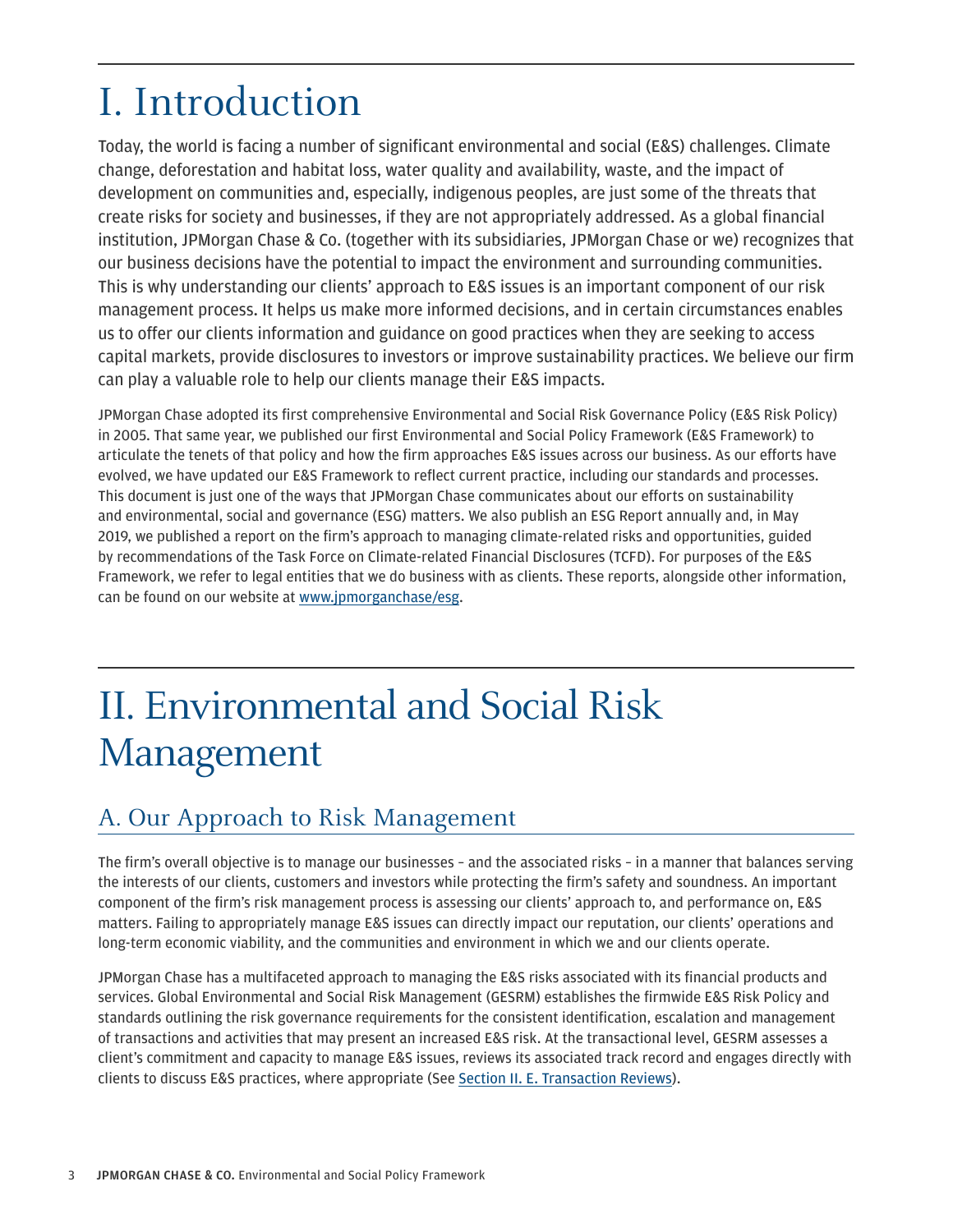## <span id="page-3-0"></span>B. Principles

JPMorgan Chase adheres to a range of internationally-recognized principles of best practice to assess E&S impacts and promote responsible performance. These include:

- [United Nations Universal Declaration of Human Rights](http://www.un.org/en/documents/udhr/)
- [Wolfsberg Principles](http://www.wolfsberg-principles.com/) (anti-money laundering)
- [Equator Principles](http://www.equator-principles.com/)
- [Green Bond Principles](http://www.icmagroup.org/Regulatory-Policy-and-Market-Practice/green-bonds/green-bond-principles/)
- [Extractive Industries Transparency Initiative](https://eiti.org/)\*
- [Soft Commodities Compact](http://www.cisl.cam.ac.uk/business-action/sustainable-finance/banking-environment-initiative/programme/soft-commodities)
- [United Nations Principles for Responsible Investment](http://www.unpri.org/)\*

\*Through our Asset and Wealth Management line of business

## C. Environmental and Social Risk Policy Scope

The E&S Risk Policy applies to certain transactions in the Corporate and Investment Bank, Commercial Banking, Consumer and Community Banking and Asset and Wealth Management (together the Lines of Business or LOBs) in sectors and countries that we view as having the greatest potential for signifcant E&S impacts, in accordance with JPMorgan Chase policies and standards. The [Equator Principles \(EP\)](http://www.equator-principles.com/) and the [International Finance Corporation \(IFC\)](http://www.ifc.org/wps/wcm/connect/Topics_Ext_Content/IFC_External_Corporate_Site/IFC%2BSustainability/Sustainability%2BFramework/Sustainability%2BFramework%2B-%2B2012/Performance%2BStandards%2Band%2BGuidance%2BNotes%2B2012/)  [Performance Standards](http://www.ifc.org/wps/wcm/connect/Topics_Ext_Content/IFC_External_Corporate_Site/IFC%2BSustainability/Sustainability%2BFramework/Sustainability%2BFramework%2B-%2B2012/Performance%2BStandards%2Band%2BGuidance%2BNotes%2B2012/) frameworks have informed the development of our E&S Risk Policy. However, our E&S Risk Policy applies to a broader range of fnancial products. The following are examples of types of transactions referred to GESRM irrespective of dollar amount:

- Project fnance transactions (including advisory and principal investments)
- Bilateral and syndicated loans (including project-related corporate loans and bridge loans as defned under the Equator Principles)
- Equity security offerings
- Debt security offerings
- Private placements
- Advisory assignments

## D. Prohibited Activities

The following section outlines activities prohibited by our internal standards.

- Modern Slavery and Child Labor: JPMorgan Chase will not provide lending, capital markets or advisory services to clients where there is evidence of forced or child labor, human trafficking or slavery.
- World Heritage Sites: JPMorgan Chase will not provide project fnancing or other forms of asset-specifc fnancing where the proceeds will be used to develop within UNESCO World Heritage sites, unless there is prior consensus from both the host government authorities and UNESCO that such operations will not adversely afect the Outstanding Universal Value of the site;
- Coal:
	- Prohibition on development of greenfield coal mines: JPMorgan Chase will not provide project financing or other forms of asset-specifc fnancing where the proceeds will be used to develop a new greenfeld coal mine. (See Section E2c below for additional details on the frm's approach for transactions involving coal)
	- Prohibition on fnancing for coal mining clients: JPMorgan Chase will not provide lending, capital markets or advisory services to clients deriving the majority of their revenues from the extraction of coal. By the end of 2024, we will also phase out our remaining credit exposure to such clients.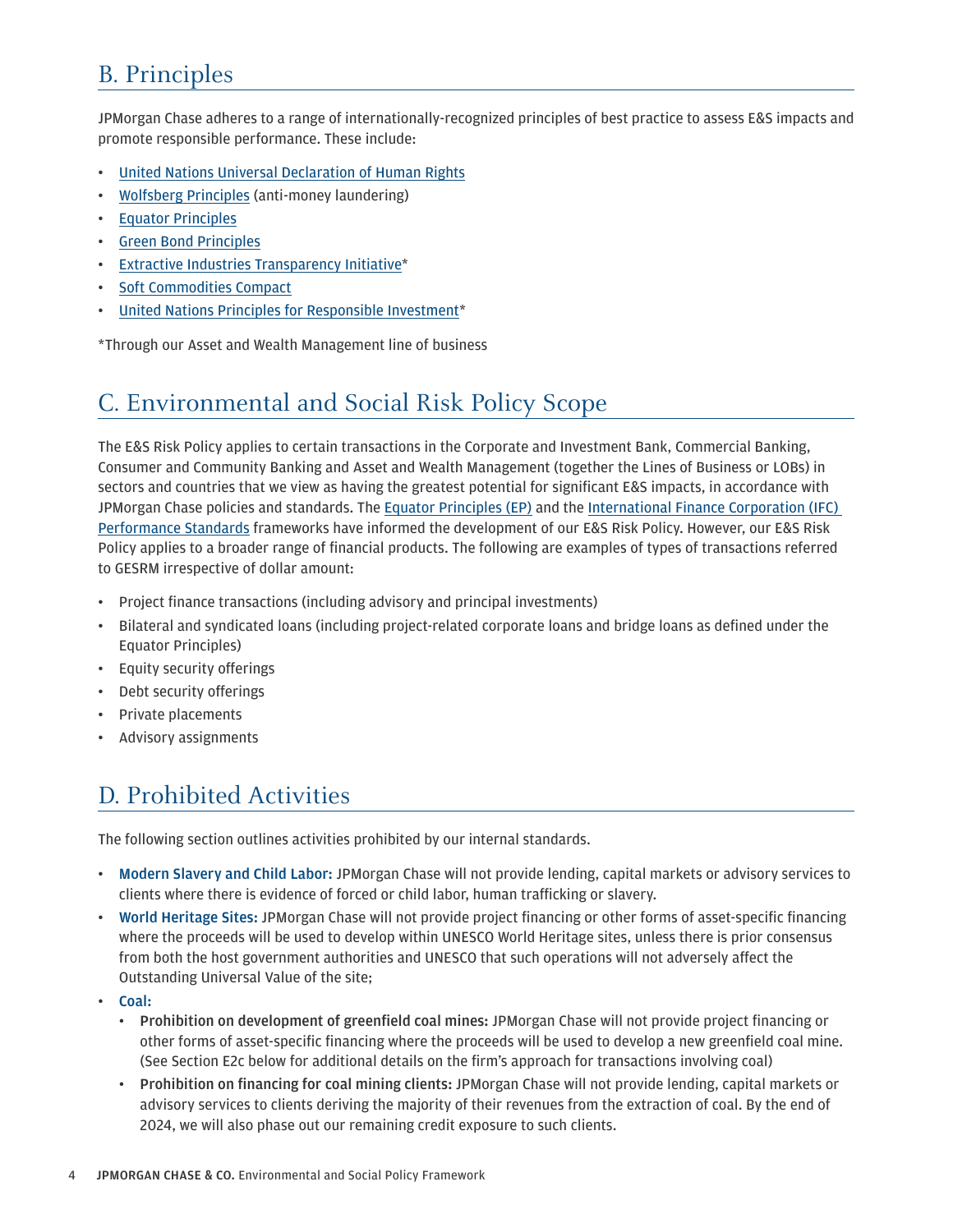- <span id="page-4-0"></span>• Prohibition on fnancing to clients involved in mountaintop mining: Mountaintop mining (which includes mountaintop removal mining) is a method of removing all or a portion of a mountain or ridge to access coal seams near the surface. JPMorgan Chase will not provide lending, capital markets or advisory services to coal mining clients involved in mountaintop mining.
- Coal-fired power generation:
	- Prohibition on fnancing of new coal-fred power plants: JPMorgan Chase will not provide project fnancing or other forms of asset-specifc fnancing where the proceeds will be used to develop a new coal-fred power plant or refnance an existing coal-fred power plant. Coal-fred power plants utilizing carbon capture and sequestration technology will be considered on a case-by-case basis.
- The Arctic: JPMorgan Chase will not provide project financing or other forms of asset-specific financing where the proceeds will be used for new upstream, midstream or downstream greenfeld oil and gas development in the Arctic, including the Arctic National Wildlife Refuge.1
- Illegal logging: JPMorgan Chase will not provide lending, capital markets or advisory services to clients where there is evidence of illegal logging.
- Illegal wildlife trafficking: JPMorgan Chase will not provide lending, capital markets or advisory services to clients where there is evidence of illegal wildlife trafficking.
- Uncontrolled fre: JPMorgan Chase will not provide lending, capital markets or advisory services to clients where there is evidence of intentional burning of tropical forest and/or peatlands for agricultural purposes.

## E. Clients and Transaction Reviews

#### 1. Environmental and Social Review (E&S Review)

Where a transaction is within scope of our E&S Risk Policy and standards, GESRM is responsible for conducting an E&S Review to evaluate factors including the following:

- The industry/sector and location(s) where a client is operating
- How the client proposes using fnancing proceeds
- Specific types of commercial activity that present heightened E&S risks

The E&S Review assesses the client's approach to E&S risk management at the corporate level, the specifc E&S impacts at the asset level (e.g., for asset specific financing), or both. The E&S Review focuses on a client's commitment and capacity to manage the risks relevant to its activities, including the client's policy, governance, risk management and stakeholder engagement approaches. In addition, a client's track record of E&S impact management is reviewed. An E&S Review evaluates clients against a set of sector-appropriate E&S indicators and utilizes in-house expertise and publicly available documentation (e.g., public and regulatory flings, media and academic resources), and direct client engagement, where appropriate. This insight helps us make more informed decisions and in certain circumstances enables us to ofer our clients information and guidance on good practices when they are seeking to access capital markets, provide disclosures to investors or improve sustainability practices.

#### 2. Sensitive Sectors and Activities Requiring Enhanced Review

In accordance with our internal standards, certain sectors and activities require a tailored approach to ensure a comprehensive understanding of the transaction and associated risks. Where a client is involved in a sensitive sector, activity or location, in accordance with JPMorgan Chase policies and standards, or where we identify additional issues during a standard E&S Review, an Enhanced Review will be required. This process may entail sector/issue specifc due diligence questions including a determination of whether a client holds specific sector certifications, direct client engagement, site visits and risk mitigation plans. An Enhanced Review may result in placing some conditions on certain future activities or transactions. Below we describe examples of sectors and activities subject to Enhanced Review.

<sup>1</sup> For prohibitions, JPMorgan Chase utilizes a definition based on a 10°C July Isotherm boundary, meaning the area does not experience temperatures above 10° C.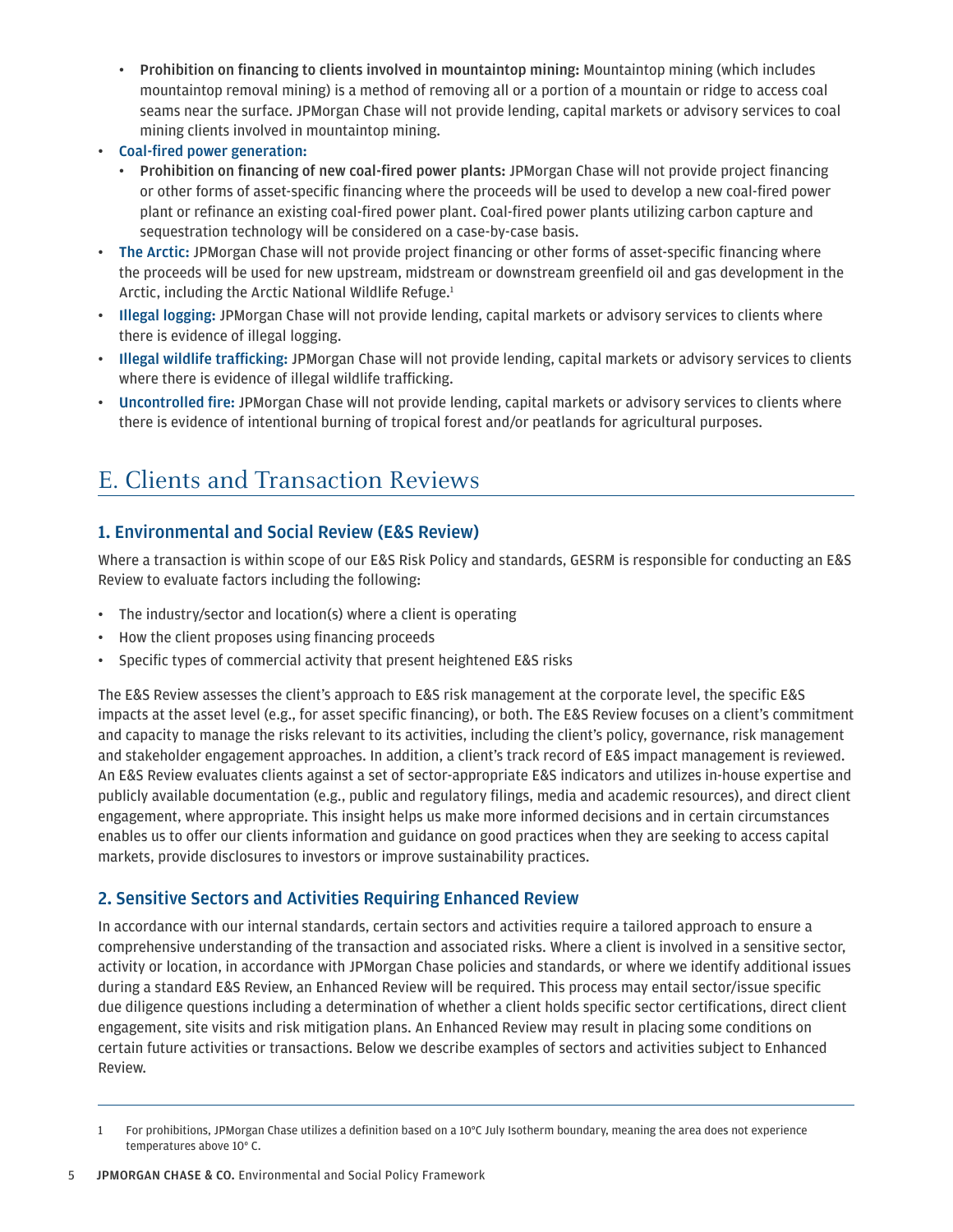a. Oil Sands Development: Any transaction with a client involved in oil sands development will be subject to Enhanced Review. This will focus on the client's management of water discharge, use of fresh water, impacts to biodiversity, interactions with First Nations communities, the type of technology deployed (and its environmental footprint) and the client's compliance with Canadian permitting requirements.

b. The Arctic: Irrespective of sector, transactions and new greenfeld development (not prohibited above) within the broader Arctic region will be subject to Enhanced Review.<sup>1</sup>

#### c. Coal

- i. Coal mining: JPMorgan Chase will apply enhanced due diligence to transactions with diversifed mining and industrial clients where proceeds will be used to fnance new coal mining capacity.
- ii. Coal-fred power generation: JPMorgan Chase expects that the proportion of coal-fred technology contained in power generation portfolios financed by the firm will continue to decline.

We will continue to apply enhanced due diligence to non-prohibited transactions involving coal-fred power generation and consider the type of technology, regulatory drivers and the client's commitment, capacity and track record in managing E&S risks.

#### d. Large Hydroelectric Plants:

Transactions involving the construction of dams for hydroelectric power projects with more than 20MW of installed capacity assessed using the International Hydropower Association Sustainability Assessment Protocol.

#### e. Soft Commodities

- i. Palm oil
	- i. Growers / producers (plantations and mills): We require Roundtable on Sustainable Palm Oil (RSPO) membership and the adoption of a No Deforestation, No Peat and No Exploitation (NDPE) Policy. We require RSPO certifcation or a time bound plan to achieve certifcation within a reasonable timeframe. There will be additional due diligence on controversies, active RSPO complaints, and other sensitive issues.
	- ii. Refneries: We require RSPO membership and the adoption of a NDPE Policy, along with RSPO certifcation or a time bound plan to achieve certifcation within a reasonable timeframe. We also require a chain of custody certification.
	- iii. Traders: We expect RSPO membership, along with a sustainable sourcing policy that includes a target to achieve 100% RSPO certifed sourcing, and a RSPO chain of custody certifcation.

#### ii. Soy

- i. Growers / producers (non US): We require Roundtable on Responsible Soy (RTRS) certifcation, along with additional due diligence on any known controversies.
- ii. Processors / traders (purchasing non US soy): We expect sustainable sourcing policies in place and a RTRS chain of custody certifcation.

#### iii. Timber

- i. Growers / producers: We require certifcation by Forest Stewardship Council (FSC), Sustainable Forestry Initiative (SFI), or Program for the Endorsement of Forest Certifcation (PEFC), along with additional due diligence on any known E&S related controversies.
- ii. Pulp and paper: We expect adoption of a sustainable sourcing policy and chain of custody certifcation.

<sup>1</sup> For the broader Arctic region, JPMorgan Chase utilizes the defnition according to the Arctic Monitoring and Assessment Programme.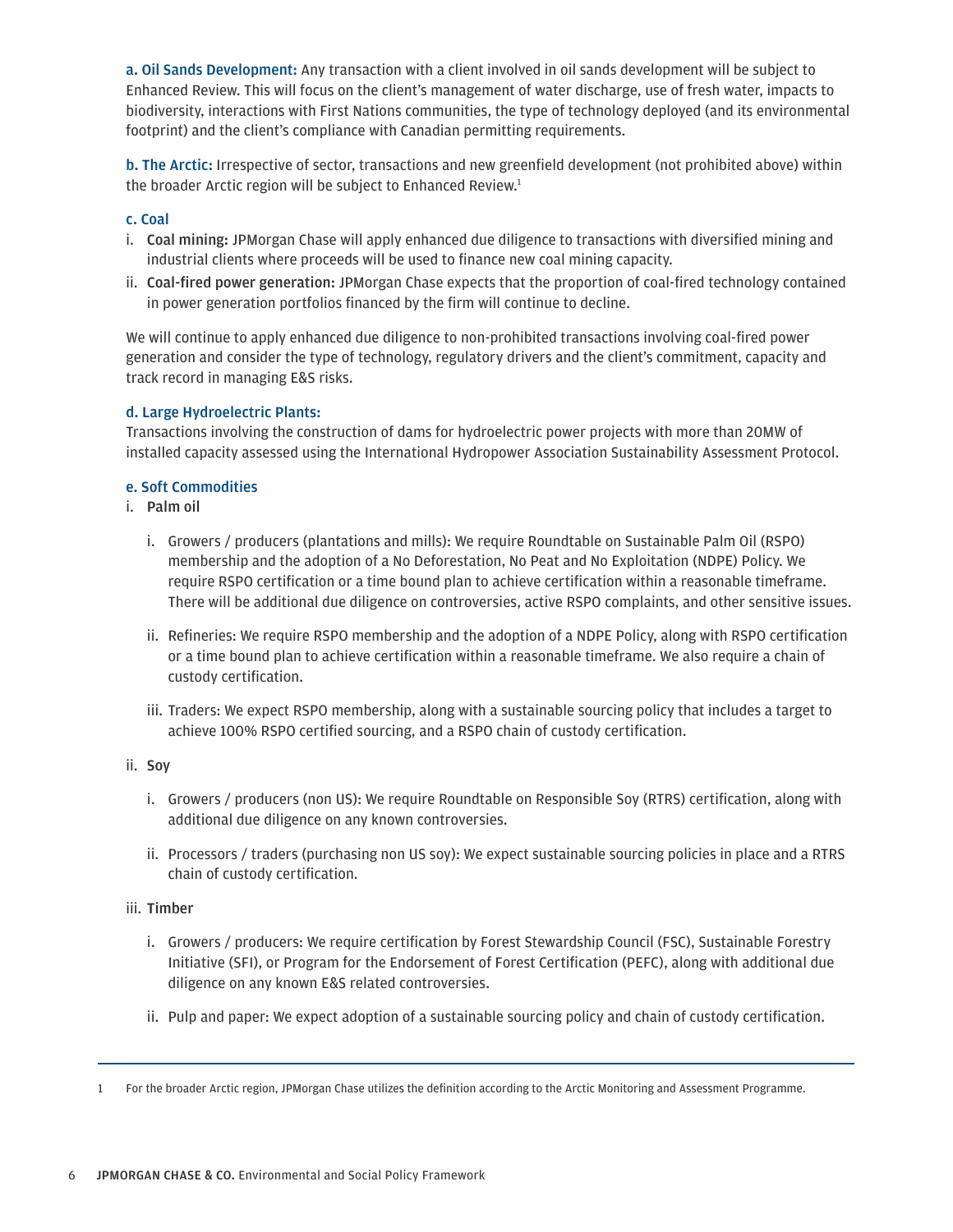#### <span id="page-6-0"></span>3. Escalation Process

In cases where signifcant issues are identifed, GESRM may escalate clients and transactions to one of the frm's Reputation Risk Committees.

## III. Climate Change

Climate change is a critical challenge that has presented, and will continue to present, risks for businesses and communities around the world. To curb the most signifcant negative impacts of climate change, businesses, governments, civil society and consumers must work together to facilitate the transition to a low-carbon economy. The latest research from the Intergovernmental Panel on Climate Change (IPCC), the leading international body of climate change scientists, found that climate change will have far more severe consequences, especially for the world's most poor and vulnerable populations, if temperatures rise more than 1.5˚C above preindustrial levels.

As a global fnancial institution, we lend to, raise capital for and invest in clients operating in a diverse array of industries. These include clean energy and technology clients developing low-carbon products, clients that produce fossil fuels and clients that rely heavily on such fuels for energy or as inputs for other products. The world will need to continue to use fossil fuels for the foreseeable future — even as eforts are made to increase market penetration of low-carbon energy sources and to develop new technologies that can advance deep decarbonization. Our objective is to support clients that are thinking strategically about this transition and that are positioning themselves to decarbonize over time. We also aim to expand our financing for those clients focused on renewables and other lowcarbon technologies and solutions.

### A. Net Zero Banking Alliance

The world is not on track to achieve net zero emissions by 2050. While thoughtful policy, technology, and behavioural advancements are all prerequisites in realizing our common goals around net zero emissions by 2050, we have joined the Net Zero Banking Alliance (NZBA) because we support the ambition for greater climate action, the sharing of best practices and a collaborative approach between the public and private sectors to reach this goal.

Achieving net zero emissions globally by 2050 is no small challenge. Reducing greenhouse gas emissions on a massive scale – while meeting the world's growing demand for energy – requires collective action and cooperation across the public and private sectors. It will require thoughtful policy and investments that expand deployment of renewable technologies and promote nature-based solutions. It also requires the development and commercialization of new low- and zero-carbon technologies – especially for heavy industry, manufacturing, transportation and other applications where such alternatives are not yet commercially available.

We may further address important details of these efforts as they develop over time, including where we believe practical considerations may constrain our work against the ambitions of the NZBA – such as the necessity of technological advancements, the evolution of consumer behavior, the need for thoughtful climate policies around the world, the challenge of balancing short-term targets with the need to facilitate an orderly and just transition, and other critical considerations such as legal and regulatory obligations.

### B. Perspective on Climate Policy

Although the private sector has a signifcant role to play, public-sector leadership is needed to drive substantial carbon emission reduction on a global scale. Governments will need to work together to foster new technology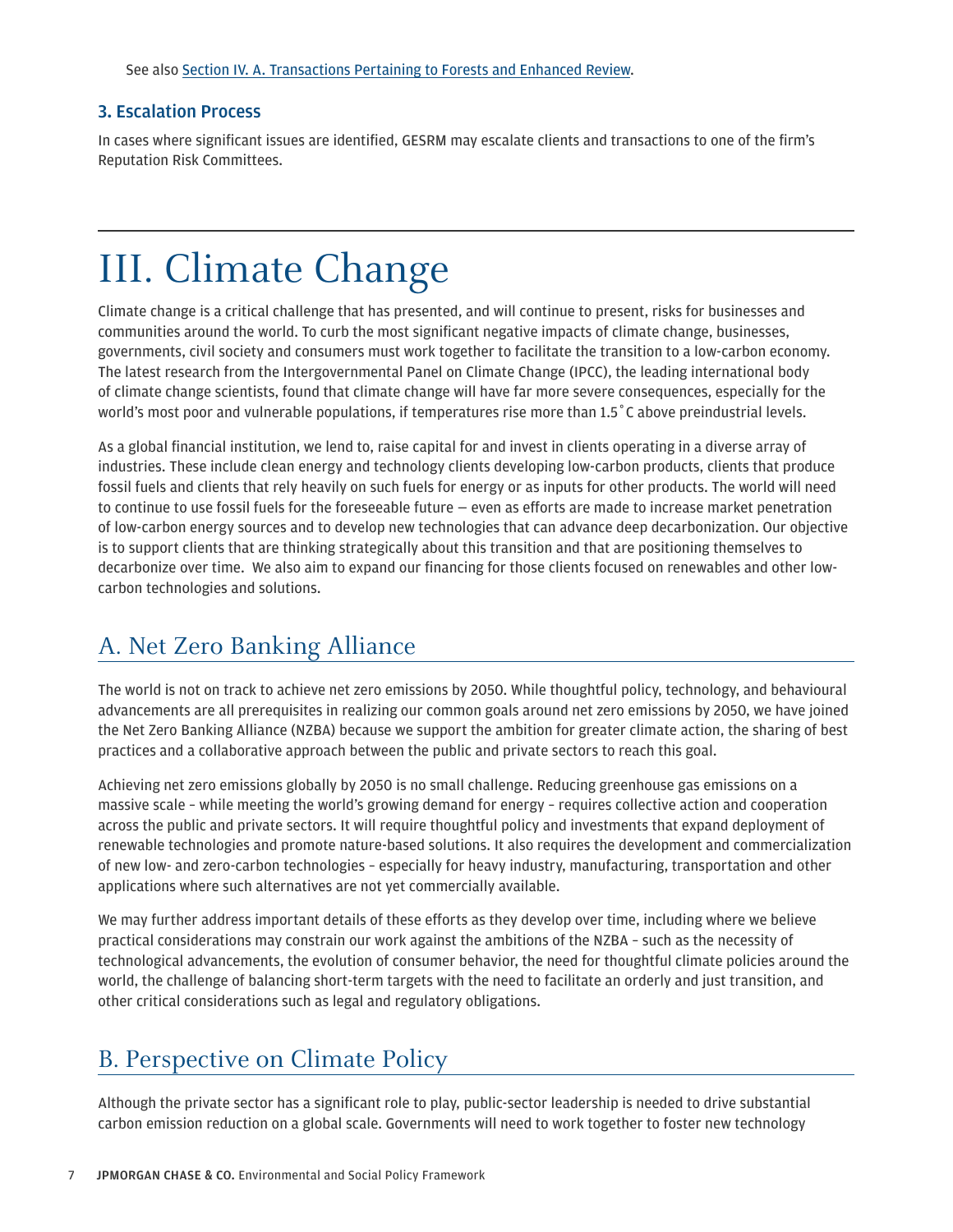<span id="page-7-0"></span>innovation, protect underserved communities and implement long-term policy solutions that are market based and fexible. For this reason, JPMorgan Chase is a member of the Climate Leadership Council, a think-tank that promotes a bipartisan roadmap for a revenue neutral tax and dividend framework for the United States.

## C. Thought Leadership on Climate-Related Risks

We engage with our peers and civil society in the ongoing dialogue about climate-related risks. JPMorgan Chase serves on the Financial Stability Board's [Task Force on Climate-related Financial Disclosures \(TCFD\),](https://www.fsb-tcfd.org/) which has developed recommendations for the voluntary disclosure of information pertaining to the risks that may be driven by climate change. In May 2019, JPMorgan Chase published its frst report on climate related risks and opportunities, informed by the TCFD recommendations.

## IV. Forests and Biodiversity

Forests are home to more than half of all terrestrial species and support the livelihoods of millions of people. They are sources of food, medicine, lumber, tourism, recreation and aesthetic benefts. They sequester carbon, cleanse water and cycle nutrients. In spite of their critical importance, many forests around the world are under threat.1 In addition, the decline in high ecological-value forests and protected areas results in the loss of critical biodiversity as natural habitats are destroyed.

### A. Transactions Pertaining to Forests and Enhanced Review

Transactions where we are able to identify that the client has operations in one of the following locations, or transactions where the use of proceeds is designated for assets to be developed in one of the following locations, will be subject to Enhanced Review (See [Section II. E. Transaction Reviews](#page--1-0)):

- Internationally recognized areas: Internationally recognized areas are defned as UNESCO Natural World Heritage Sites, UNESCO Man and the Biosphere Reserves, Key Biodiversity Areas and wetlands designated under the Convention on Wetlands of International Importance (the Ramsar Convention).
- Legally protected areas: Legally protected areas are clearly defned geographical space that is recognized, dedicated and managed, through legal means, to achieve the long-term conservation of nature with associated ecosystem services and cultural values. This includes the International Union for Conservation of Nature Protected Area categories I-VI.2
- Critical habitats: Critical habitats are areas with high biodiversity value, including (i) habitat of signifcant importance to Critically Endangered and/or Endangered species; (ii) habitat of signifcant importance to endemic and/or restricted-range species; (iii) habitat supporting globally signifcant concentrations of migratory species and/or congregatory species; (iv) highly threatened and/or unique ecosystems; and/or (v) areas associated with key evolutionary processes.
- High conservation value forests: High conservation value forests are defined by the Forest Stewardship Council (FSC) as areas of forest or other vegetation types that have particular importance for social or environmental reasons, including: species diversity, contribution to landscape-level mosaics of ecosystems and habitats, critical ecosystem services, community needs and cultural values. We review transactions in high conservation value forest areas in accordance with the requirements for Timber as described above.

<sup>1</sup> <https://www.un.org/sustainabledevelopment/biodiversity/>

<sup>2</sup> <https://www.iucn.org/theme/protected-areas/about/protected-area-categories>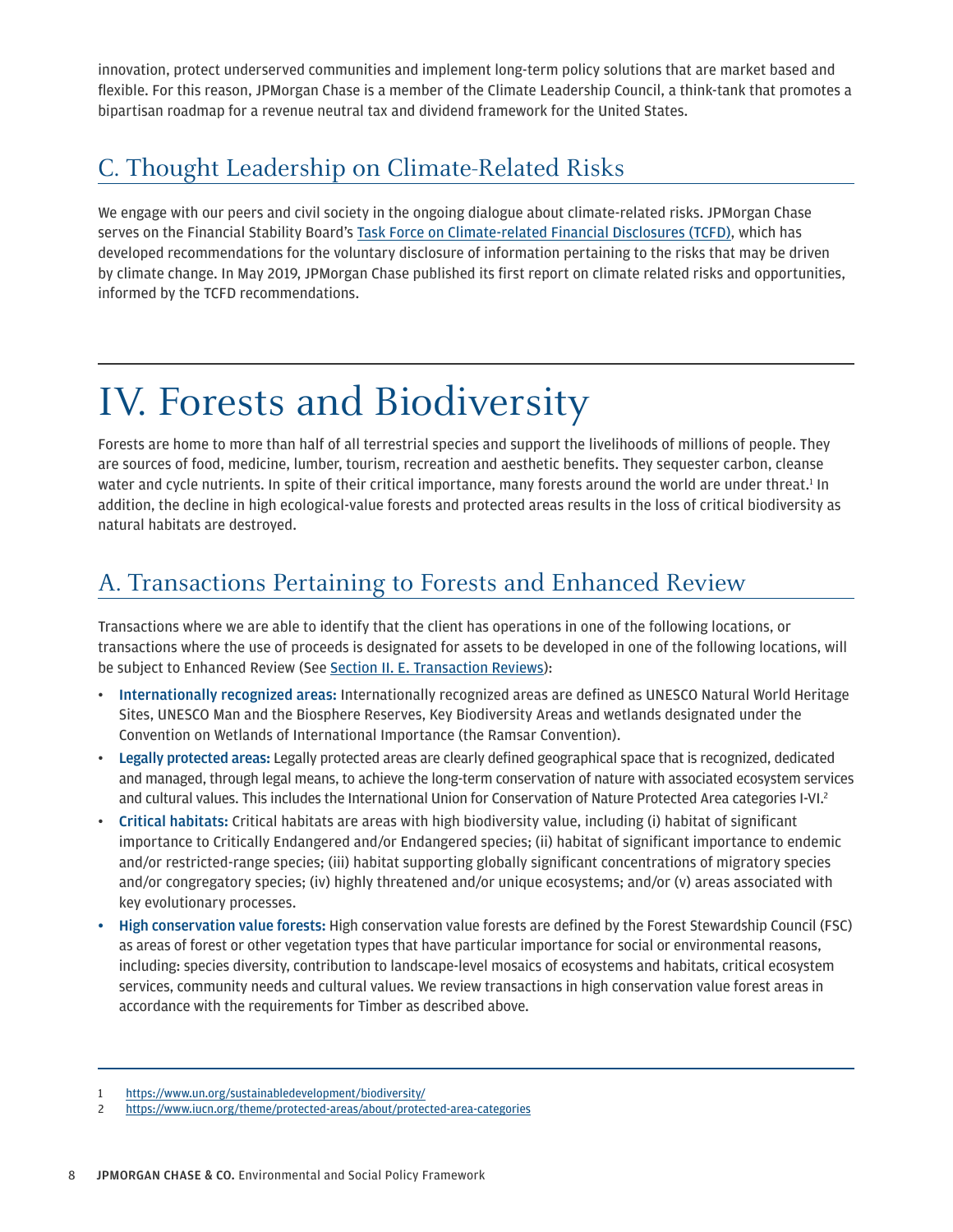# <span id="page-8-0"></span>V. Human Rights

Across all our lines of business and in each region of the world in which we operate, JPMorgan Chase supports fundamental principles of human rights. Our respect for the protection and preservation of human rights is guided by the principles set forth in the United Nations Universal Declaration of Human Rights, as outlined in our [Human](https://www.jpmorganchase.com/about/our-business/human-rights)  [Rights Statement](https://www.jpmorganchase.com/about/our-business/human-rights). Further, we acknowledge the Guiding Principles on Business and Human Rights (also known as the Guiding Principles) as the recognized framework for corporations to respect human rights in their own operations and through their business relationships. We are actively engaging with stakeholders, peer fnancial institutions and others in developing guidance on how to most appropriately apply the Guiding Principles to the fnancial sector.

JPMorgan Chase believes it is the role of government in each country to protect human rights. We also believe that our client has a role to play in promoting respect for human rights. We have a range of policies, procedures and training that pertain to human rights issues, including modern slavery, across our business and supply chain.

## A. Indigenous Peoples

The identities and cultures of Indigenous Peoples are linked to the ancestral lands on which they live and the natural resources (such as fresh water or forest products) on which they depend. These lands and natural resources are often traditionally-owned or under customary use. We recognize that Indigenous Peoples, as social groups with identities that are distinct from mainstream groups in national societies, are often among the most marginalized and vulnerable segments of the population.

For transactions where we can identify that the use of proceeds may have the potential to impact Indigenous Peoples, we expect our clients to demonstrate alignment with the objectives and requirements of IFC Performance Standard 7 on Indigenous Peoples, including with respect to circumstances requiring Free, Prior and Informed Consent. These objectives include:

- Working to maintain the full respect for the human rights, dignity, aspirations, culture and natural resource-based livelihoods of Indigenous Peoples throughout the development process;
- Anticipating and avoiding adverse impacts of projects on communities of Indigenous Peoples, or when avoidance is not possible, to minimize and/or compensate for such impacts;
- Promoting sustainable development benefts and opportunities for Indigenous Peoples in a culturally appropriate manner;
- Establishing and maintaining an ongoing relationship based on informed consultation and participation with the Indigenous Peoples afected by a project throughout the project's life- cycle;
- Securing the Free, Prior and Informed Consent of the Afected Communities of Indigenous Peoples when the circumstances described in Performance Standard 7 are present; and
- Respecting and preserving the culture, knowledge and practices of Indigenous Peoples.

## B. Modern Slavery and Child Labor

We recognize that modern slavery issues, such as forced labor and human trafficking, are a significant global challenge. The global economy has seen marked shifts in the labor migration, and we are mindful of the need to understand where the patterns and practices of labor recruitment present risk to our business.

As outlined in this document, we have a robust E&S Risk Management process that analyzes the potential social impacts of our corporate lending, advisory and capital markets transactions. The process prohibits any transactions where there is evidence of the use of modern slavery or child labor (see Section II. D. Prohibited Transactions). For additional information on our business and operations, see our [U.K. Modern Slavery Act Group Statement](https://www.jpmorganchase.com/content/dam/jpmc/jpmorgan-chase-and-co/documents/JPMC-Group-Statement-on-Modern-Slavery-FY2019_Final-w-signature.pdf).